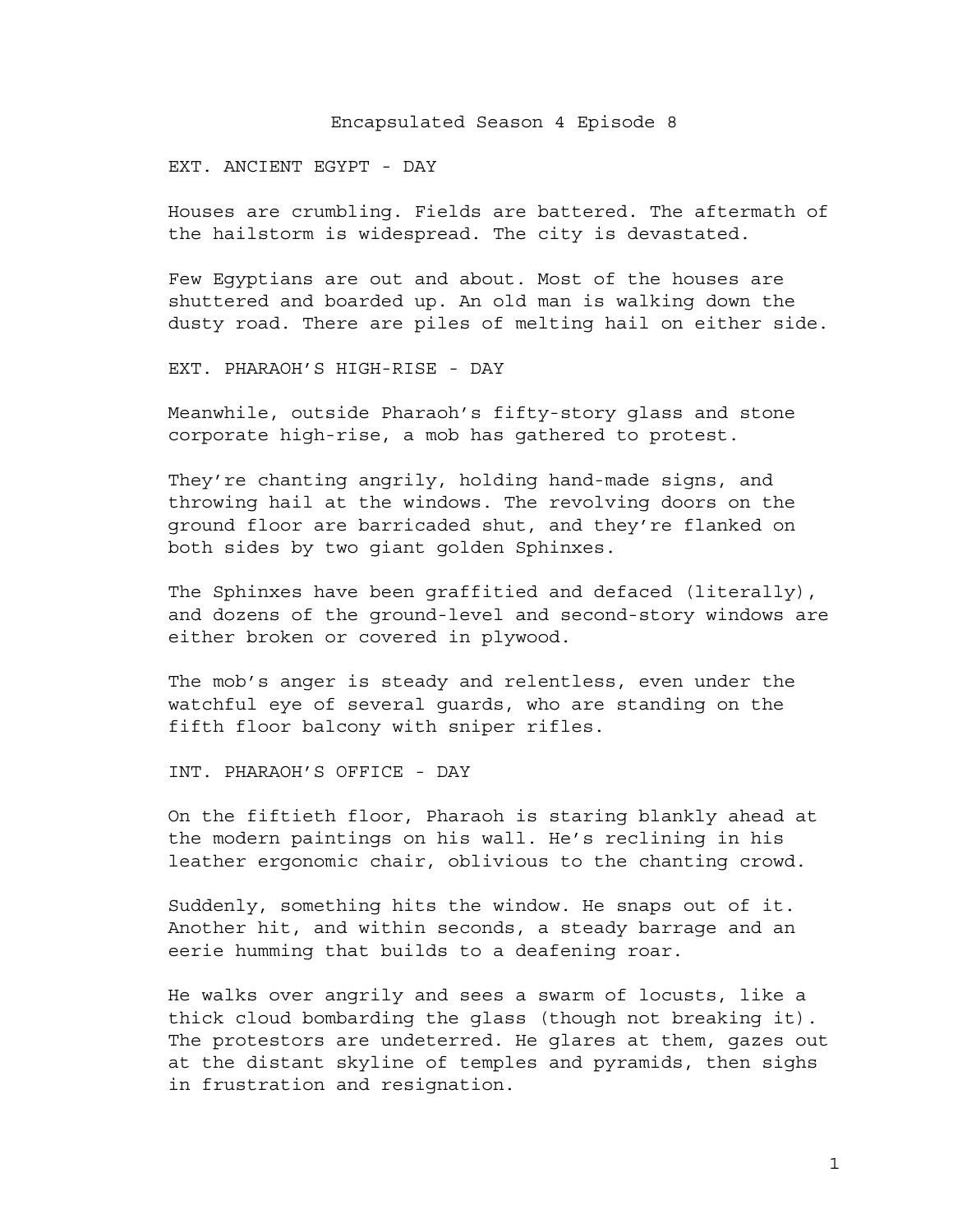EXT. COLE'S STUDIO - NIGHT

Cole and Murray are sitting on the sidewalk, still on fire. Hundreds of others are also outside, waiting impatiently for the flames to go away.

Some of the buildings have burned down, although many are still standing (like Cole's studio). People are venting, having private conversations, pacing, arguing… Kids are running around restlessly, their parents exhausted.

Finally, the flames stop. There's a half-hearted cheer from the crowd as they all make their way back inside.

INT. COLE'S STUDIO - NIGHT

Cole is inflating an air mattress, while Murray paces.

## MURRAY

You're absolutely sure about this?

#### COLE

For the hundredth time, yes. I'm happy to.

## MURRAY

Because I know myself. It always starts with 'it'll only be one day', then a day turns into a week, then that turns into a month…

COLE And like I said, I will cut you off tomorrow, if you're really that concerned about it. (he chuckles) But tonight, I got you covered.

#### MURRAY

Okay… I really do appreciate it, man.

### COLE

Of course! We're apocalypse friends, right? (they chuckle; Cole stands up) Alright. Mattress is all set. I've got clothes, we're probably the same size…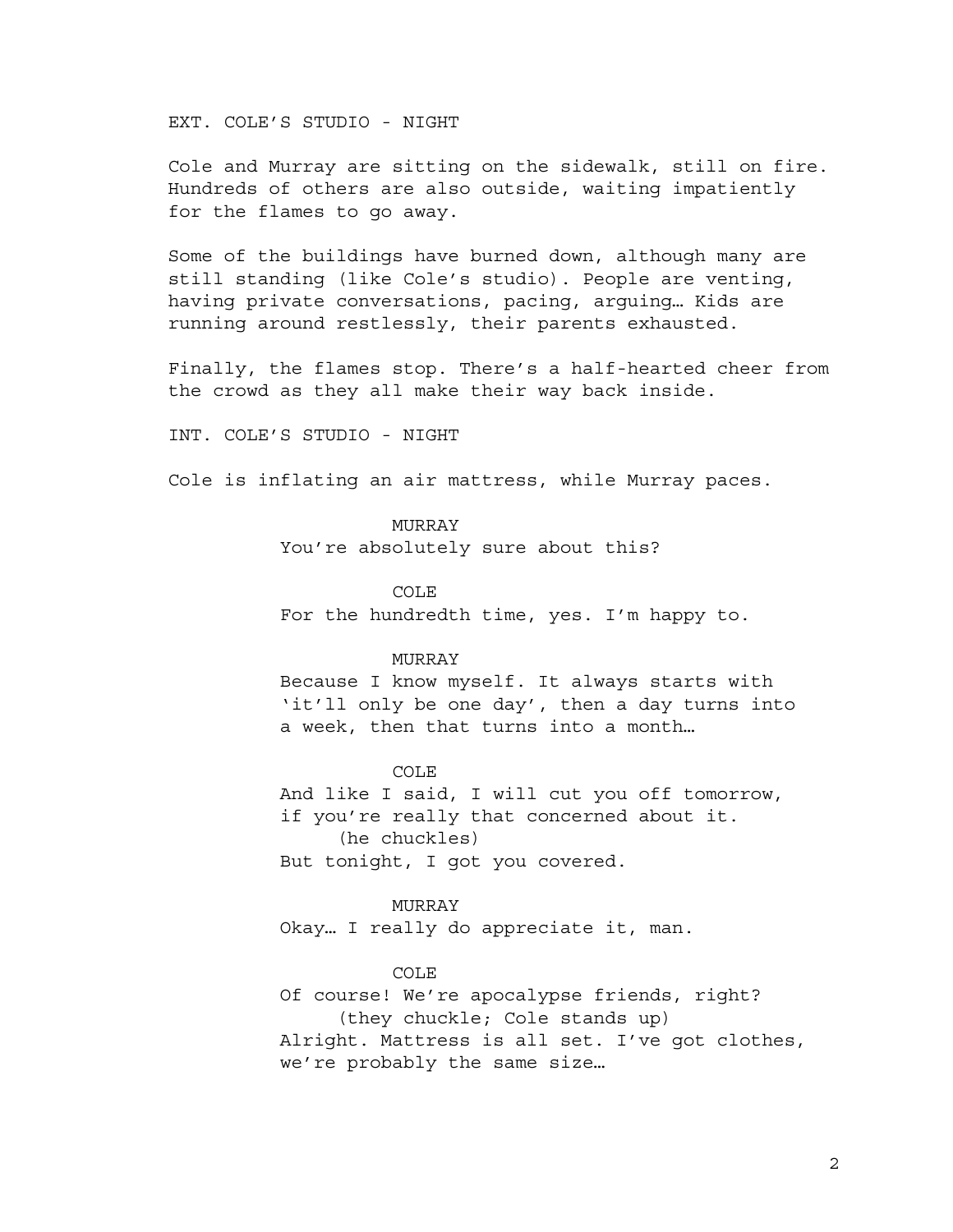### MURRAY

Nah. You're doing plenty already.

COLE I feel like I'm hardly doing anything… And I'll gladly do more.

Murray smiles and waves the offer away dismissively.

MURRAY So, you think the hotels are gonna be overrun?

COLE I can't even imagine… Yeah…

#### MURRAY

At least the newer buildings are fine… Maybe the offices will let people stay there, now that most people are remote… Got all that space…

COLE Oh, yeah that's true… Not a bad idea… (pauses)

And you're sure you want to do a hotel tomorrow? Because you're welcome to stay here for-

## MURRAY

Nope. I will fight the crowd.

COLE

I mean, the crowd isn't the issue, I'm thinking it'll be WAY overpriced… With all the demand…

#### MURRAY

Good thing I'm a banker… (he laughs) But again, thank you for the offer.

### COLE

For sure. We're all in this together, right? Or, whatever feel-good slogan is trending.

They laugh, then Murray settles onto the mattress, while Cole turns off the light and gets in his own bed.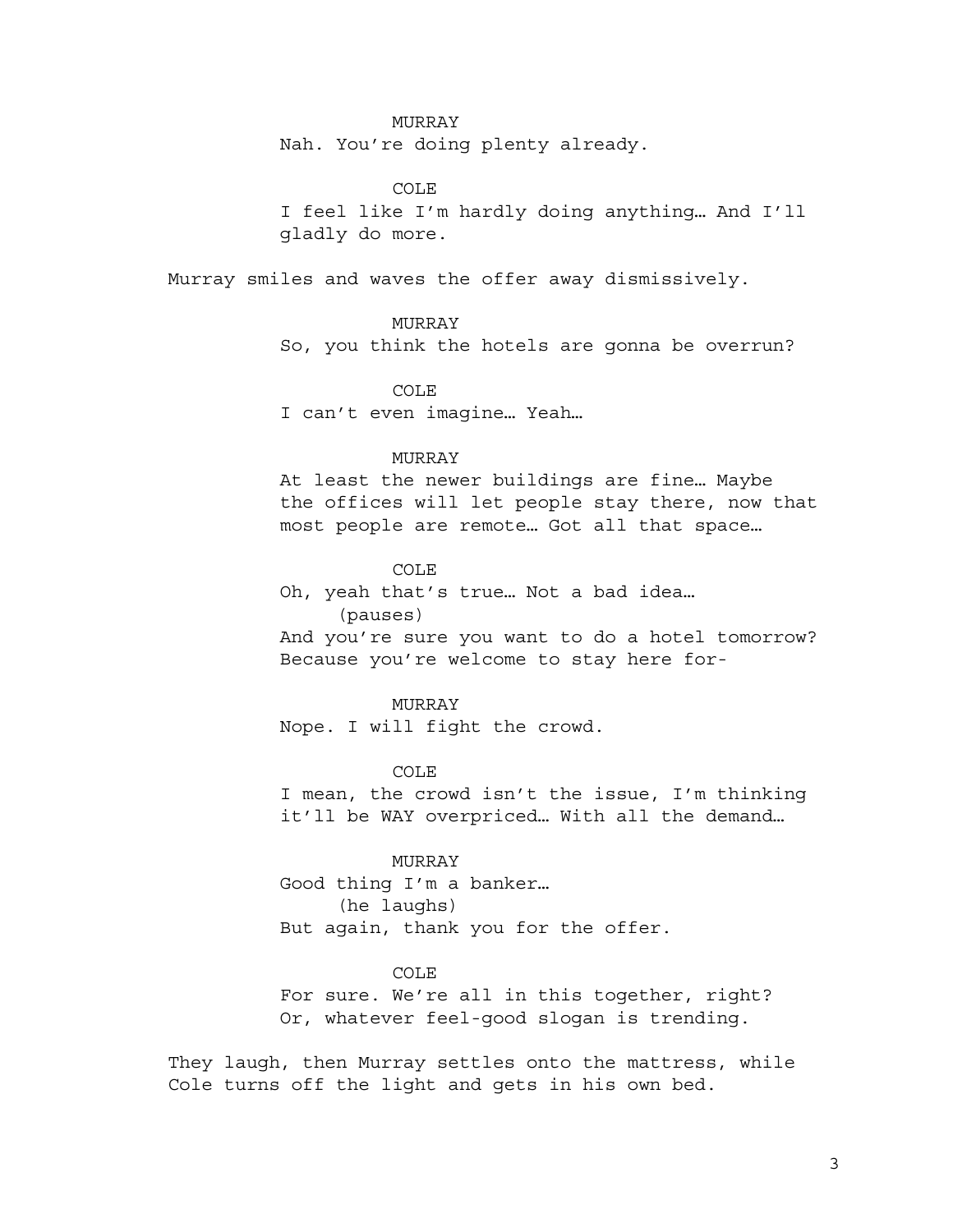BEGIN SEQUENCE - THE ONLY SOUND IS OF A MAN INHALING AND EXHALING SLOWLY

In Ancient Egypt, the Egyptian equivalent of the family is huddled together in their living room. Outside, the swarm of locusts is so thick that the sky is blocked out.

At the studio the next morning, Murray thanks Cole, then leaves and trudges down the sidewalk, avoiding eye contact with the hundreds of displaced families and individuals who spent the night on the streets.

Back in Egypt, the mob is getting more frantic, and it's becoming harder for the guards to monitor them through the dense cloud of locusts.

Murray is waiting in a line with fifty others at a hotel, rolling his neck and tapping his foot impatiently.

Pharaoh is pacing furiously in his office. Two guards are standing at the door vigilantly. Pharaoh glares at them, then shouts angrily until they leave.

Murray finally gets into a hotel room, although he's sharing it with another random guy. They make small talk, while Murray locks the door behind them. They decide who's getting which bed, then Murray lays down for a nap.

The Egyptian mob is dispersing - the figures are barely visible from the guards' viewpoint, but the crowd seems to be thinning out.

Suddenly, there's an explosion! A thick plume of red and orange billows in the dark cloud. The guards immediately open fire, shooting blindly at the ground.

In the hotel room, it's evening already. Murray and his new roommate are watching news coverage, which highlights the destruction and aftermath of the plague of fire.

In Egypt, the old man who was walking down the road is now dead on the side. He's almost unrecognizable as the bugs envelop and devour him.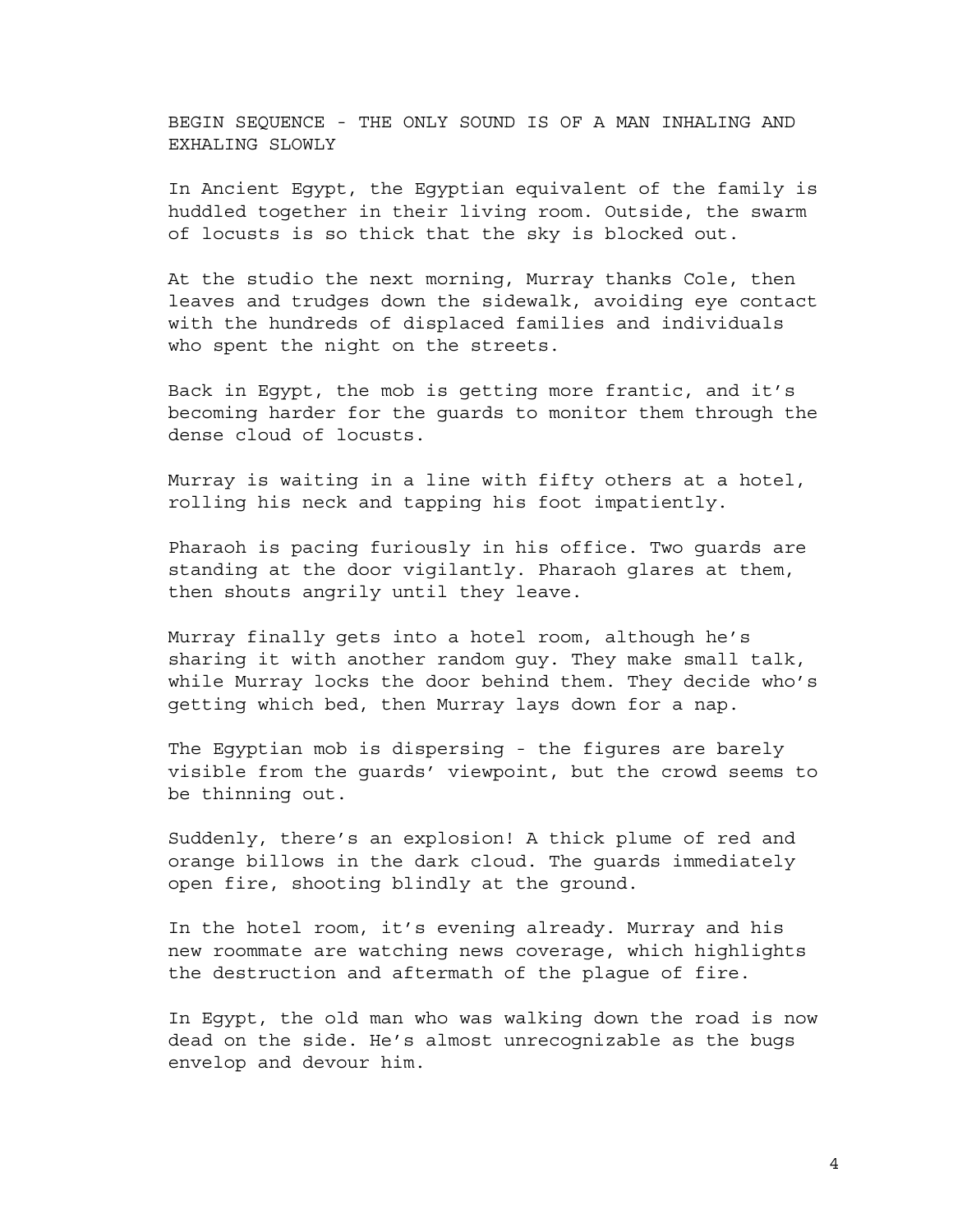END SEQUENCE, EXCEPT FOR THE BREATHING.

INT. TRAILER HOME, FOREST - NIGHT

The Modern Moses is in the messy, cramped trailer alone, breathing in and out, meditating on the floor.

The main living space is cluttered with cables, computers, trash, books, and a camera pointed at a blue backdrop.

Finally, he takes one last deep breath, then turns on the wall-mounted TV. He flips through the channels calmly, methodically, but not expectantly.

He's a bit surprised to see his face on CNN. He turns up the volume and watches curiously.

### NEWS ANCHOR

…about an online user, who calls himself the 'Modern Moses'. His videos have gone viral, and the name of his channel alone has convinced a growing number of Americans that he is partially to blame for the recent unexplained anomalies.

## MODERN MOSES

(chuckles to himself) Partially…

#### NEWS ANCHOR

While experts don't believe that he himself is directly causing the events, the timing and content of his online videos indicate that he's AWARE of what will happen next, and may in fact have some influence over the anomalies.

(Moses rolls his eyes) The White House released a statement today, saying that, while they still believe that the anomalies are part of a bio-neurological, mass-hallucinatory Russian attack, it now seems increasingly likely that this online Moses figure is the mouthpiece for Putin's agenda.

MODERN MOSES

What??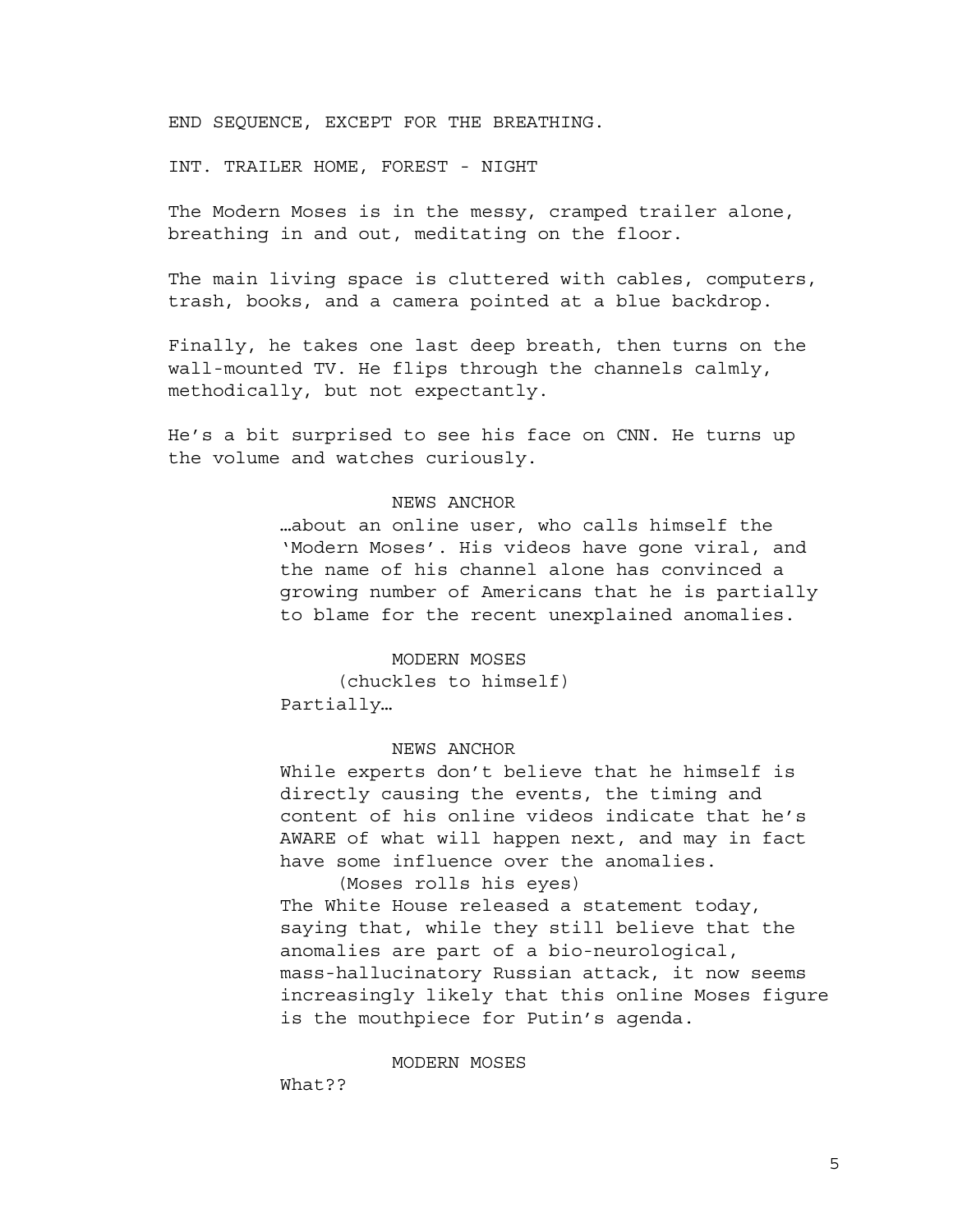# NEWS ANCHOR

Putin continues to deny his involvement, and is standing by his claims that these attacks are American in origin, possibly from the same group that led the Capitol insurrection last year.

## MODERN MOSES

Give me a break…

## NEWS ANCHOR

However, the White House has stressed that the anomalies are from abroad, and that now is not the time for more division, but for solidarity. President Biden recently signed the \$1.3-trillion relief bill to aid in recovery, and Congress is expected to draft ANOTHER bill in light of the nationwide destruction from the fire.

# MODERN MOSES

Why can't you just say 'from people bursting into flames'? Jesus Christ…

## NEWS ANCHOR

Meanwhile, the FBI has been unable to identify the user from the Modern Moses channel, and is asking anybody with information to come forward. If you have seen this man-

(his face fills the screen) -or have any connection to him, please contact the number below. Again, it's believed that he may have ties to the Kremlin.

(pauses)

We'd now like to show the newest video clip from his channel, since it may provide a warning for whatever anomaly comes next.

They play his latest video. He watches disinterestedly.

#### MODERN MOSES (TV)

Vanity! Vanity! All is vanity, says the teacher! We are a nation obsessed with appearances, saturated with unrealistic depictions of-

He turns off the TV, closes his eyes, and laughs softly.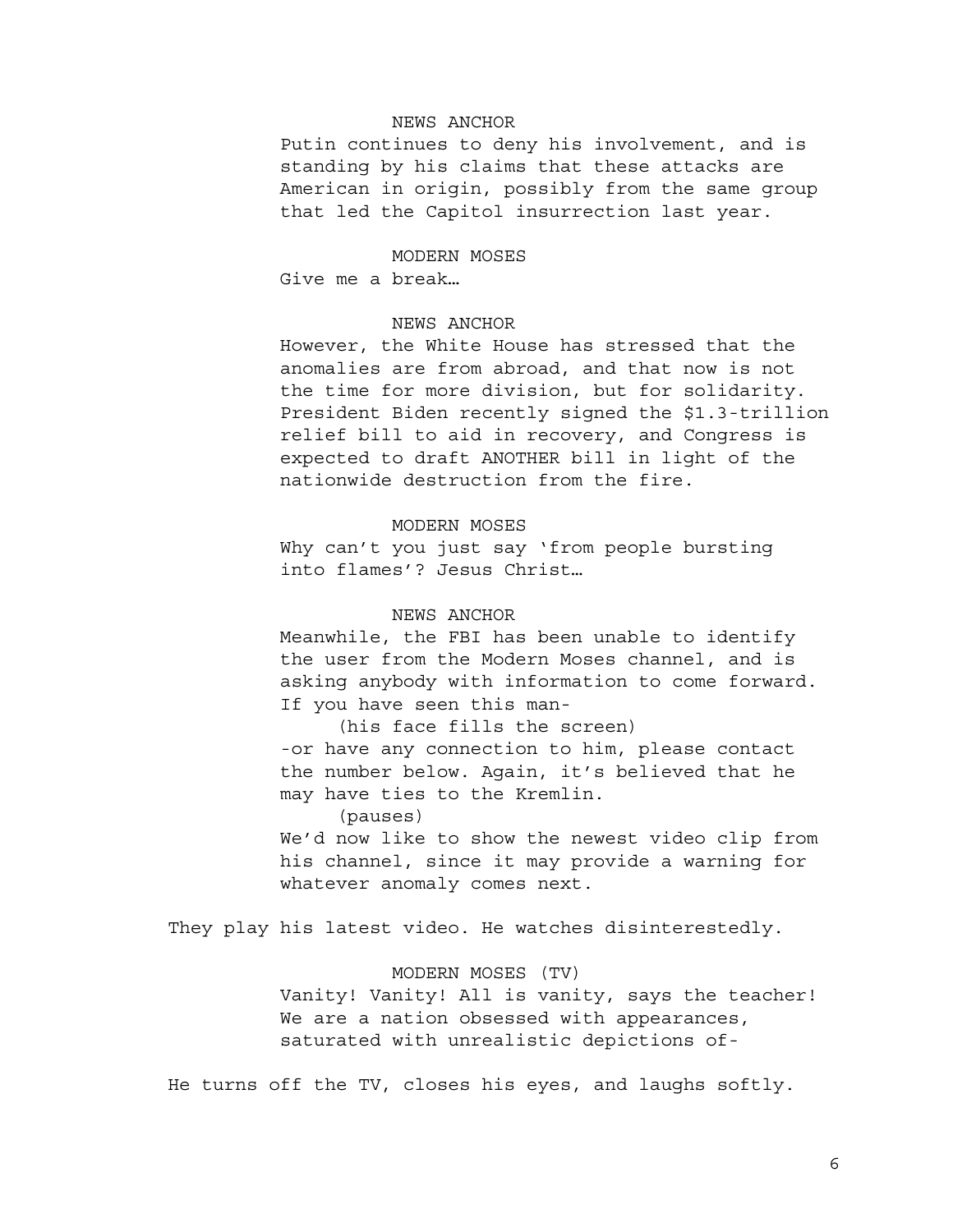EXT. DOWNTOWN L.A. - DAY

The city is eerily quiet. No cars are out driving, and no planes are flying overhead. It's quiet… Too quiet…

INT. COLE'S STUDIO - DAY

Cole wakes up, as usual, to the beeping from his alarm.

He has no face.

His eyes, eyebrows, nose and mouth are gone.

He still has his head, his ears, his neck, and the rest of his body.

But he's faceless. He repeatedly touches his blank face to confirm that it's gone.

Finally, he looks around curiously. Though it's difficult to gauge his mood without his face.

He stands up, slowly, and tentatively feels his way across the room. He steps carefully, using the wall on his right to help orient himself.

He eventually finds his camera on a shelf, and carefully removes the lens cap. He turns it on and takes several pictures of himself.

INT. HOTEL ROOM - DAY

Murray's roommate is nudging him, but Murray pretends he's still asleep. Both of them are also missing their faces.

Finally, the roommate gives up, heads to the door, and cautiously enters the hallway. There are a dozen others just like him, roaming silently, facelessly, aimlessly.

The door slams behind him. Murray sits up, realizes that his face is gone, then lays back down and buries his head under the pillows.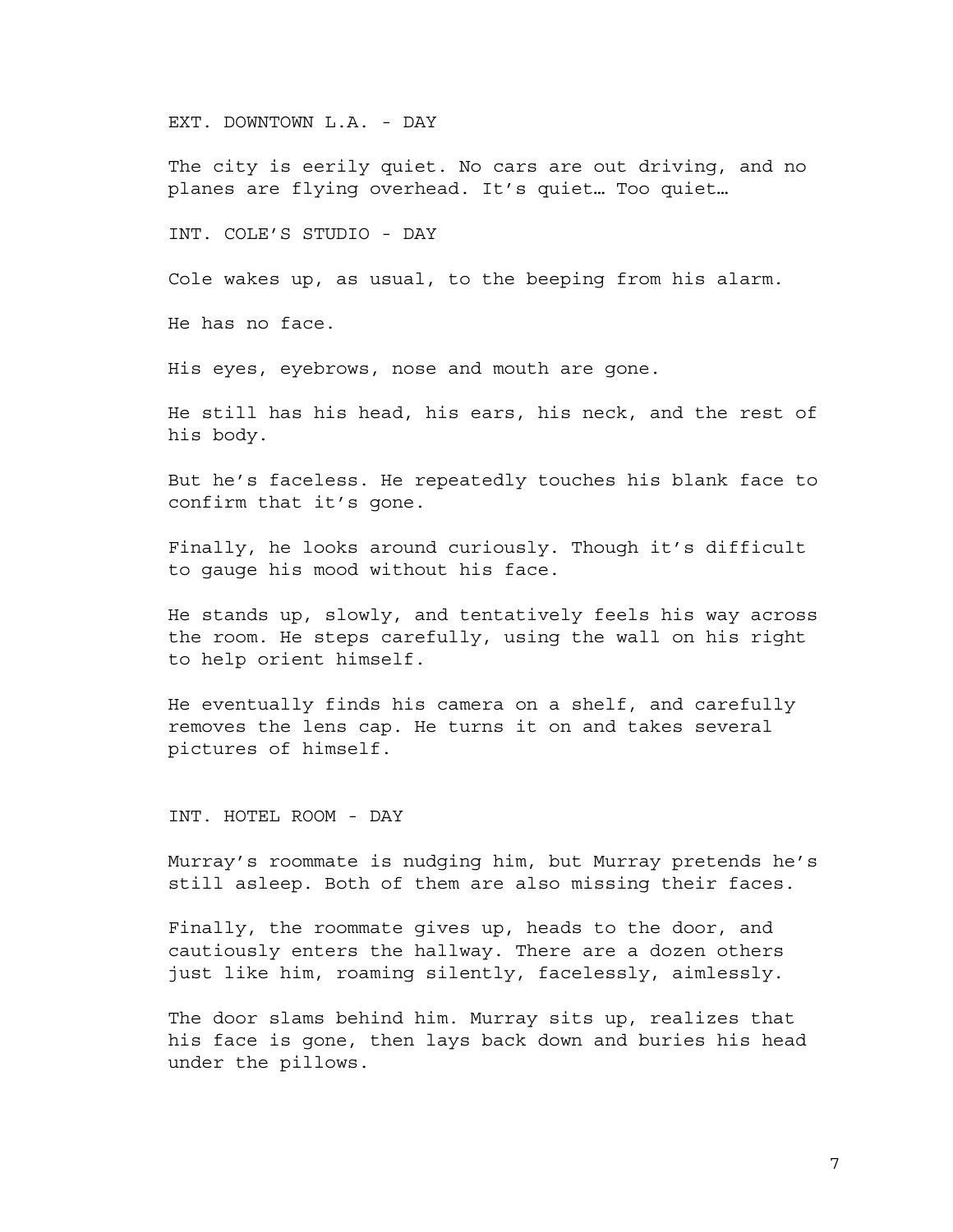INT. COLE'S STUDIO - DAY

Cole has progressed to the gallery now. He's waving his arms in front of him and stepping slowly to the front.

Finally, he reaches the front window. He walks along it until he feels the door. It was already locked, but Cole repeatedly turns the lock, just to be safe.

Meanwhile, several homeless people are wandering outside in the middle of the road. A few are huddled together in the alleys or on the sidewalk.

Cole presses his ear against the window. He can't hear the sounds of the people outside.

But at least the door's locked. As he walks back through the gallery, a homeless man starts coming straight towards the window (without realizing it).

Suddenly, he runs into it, and starts pounding angrily.

Cole freezes and turns toward the sound. It's frightening, the image of a faceless person trying to break in.

What's even more terrifying is that Cole can't see him. He can only hear the pounding.

Cole gets on the floor, facing the window, then quietly, anxiously crawls backwards to the studio area.

Meanwhile, the man out front has stopped pounding, and is feeling his way along the window. Soon, he finds the door, and immediately starts trying to open it.

This makes Cole even more anxious. He crawls faster, and accidentally bumps into the wall. But he's only a few feet from the door to his room. He stands up, quickly goes into the apartment area, and locks that door too.

The homeless man is still trying to open the front door, and starts knocking aggressively. Several others outside are drawn to the noise, and when they reach the window, they also start banging on the glass intensely…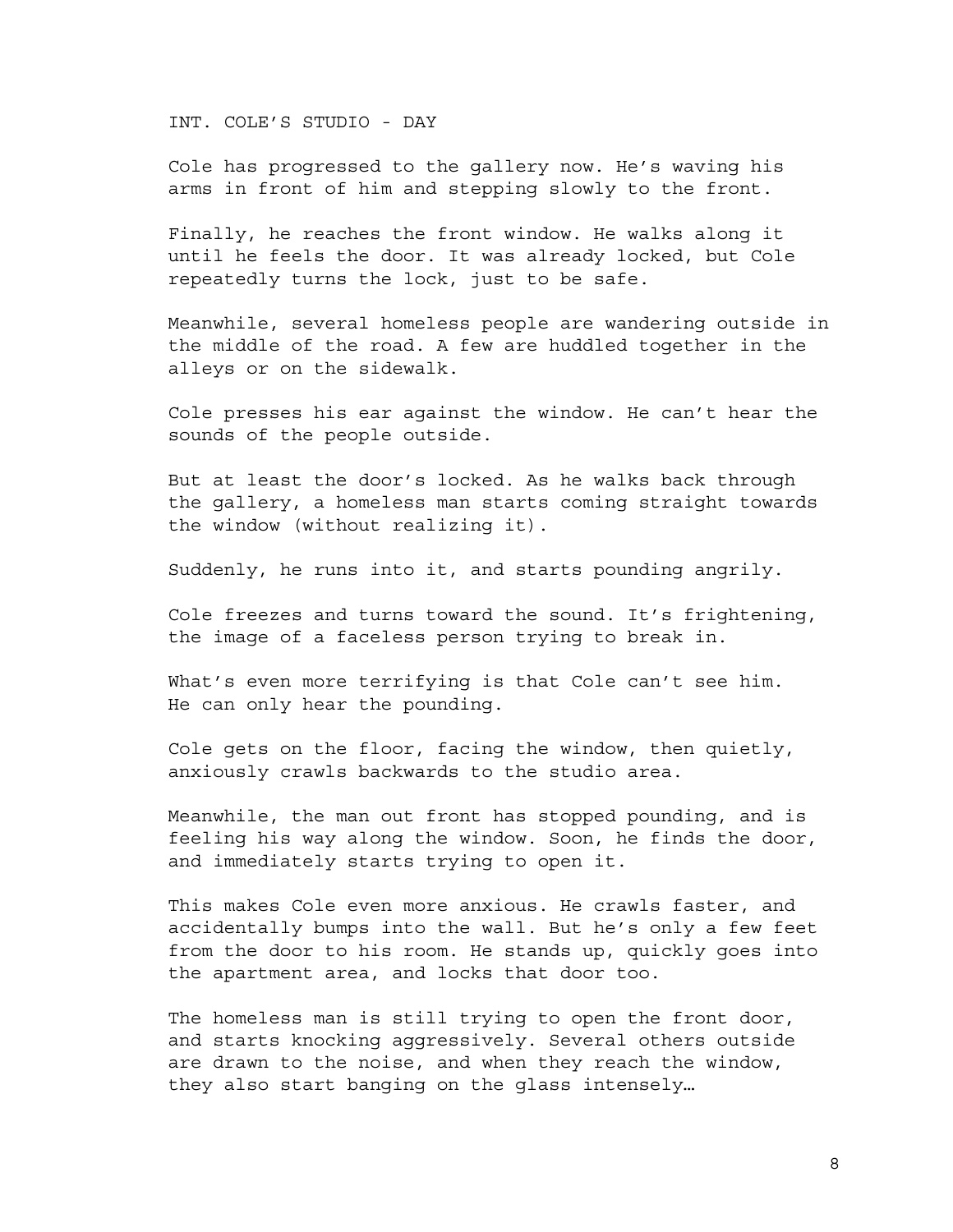INT. PAULINE'S MANSION - EVENING

Lynn and Pauline are seated at the stately, opulent, hand-crafted wooden dining table. The house is decorated with both modern and antique art: paintings, sculptures, vases, statues…

There are also locusts everywhere. Pauline's maid sets up two fans on both ends of the table, to blow the bugs away. Lynn chuckles to herself.

## LYNN

I'm surprised you don't have some high-tech locust-removal machine, stop them from even getting inside in the first place.

## PAULINE

(chuckles)

Well I certainly wouldn't be a 'woman of the common people' if I did THAT, would I? (they both laugh) Joking aside… Hello. I feel like this is our first private conversation…

### LYNN

I was about to say… It feels… Untelevised… (they laugh again) Well. You called me. Let's get to it.

#### PAULINE

Of course. I haven't met officially with the other members of the coalition, mind you. But… So far, they've been following my lead… (pauses) My company, and by extension, their companies, are willing to concede to your proposals.

#### LYNN

Really…

#### PAULINE

Mm-hmm. The PR nightmare from this has been… (she chuckles) Not that YOU'RE faring any better… Granted…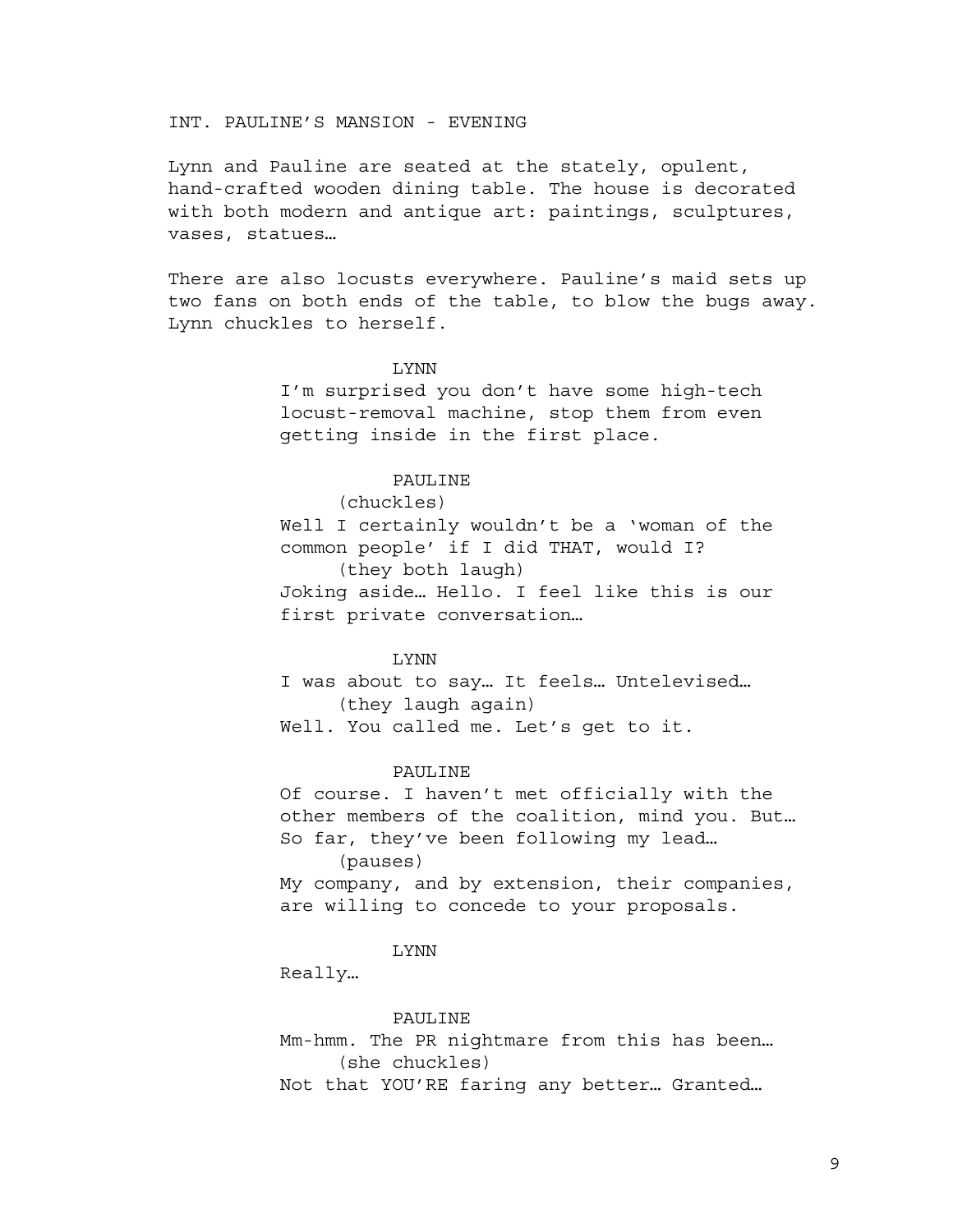LYNN Granted. But I'm not a CEO.

PAULINE Exactly. And I'm just- (she sighs) I'm tired, Lynn. I really am. (she laughs with relief) This is just INSANE. I'm sorry, but, LOCUSTS?? Hail, frogs, blood? This is CRAZY. (she sighs again) And I've been playing RIGHT into your narrative, which doesn't HELP matters. I thought that the backlash against YOU would outweigh MINE. (Lynn chuckles) Anyways… This just needs to stop, and I will be

the grownup - I still maintain that you are the childish one here.

LYNN Agree to disagree.

## PAULINE

And I suspected you'd say that. Fair enough. Let's end this. And let's not let it escalate to murdering children.

# LYNN

(chuckles)

I actually had something different in mind for the last one… But yes, point taken, we shouldn't drag this out.

#### PAULINE

Exactly. So. I will make a statement tonight, saying that we agree to your demands. And I will agree to ALL of them. No cutting corners or any word games. I'll concede, fair and square. (pauses)

Again, I can't speak for the other CEOs. But I'm confident they'll make similar statements.

#### LYNN

Perfect. I appreciate you doing the right thing.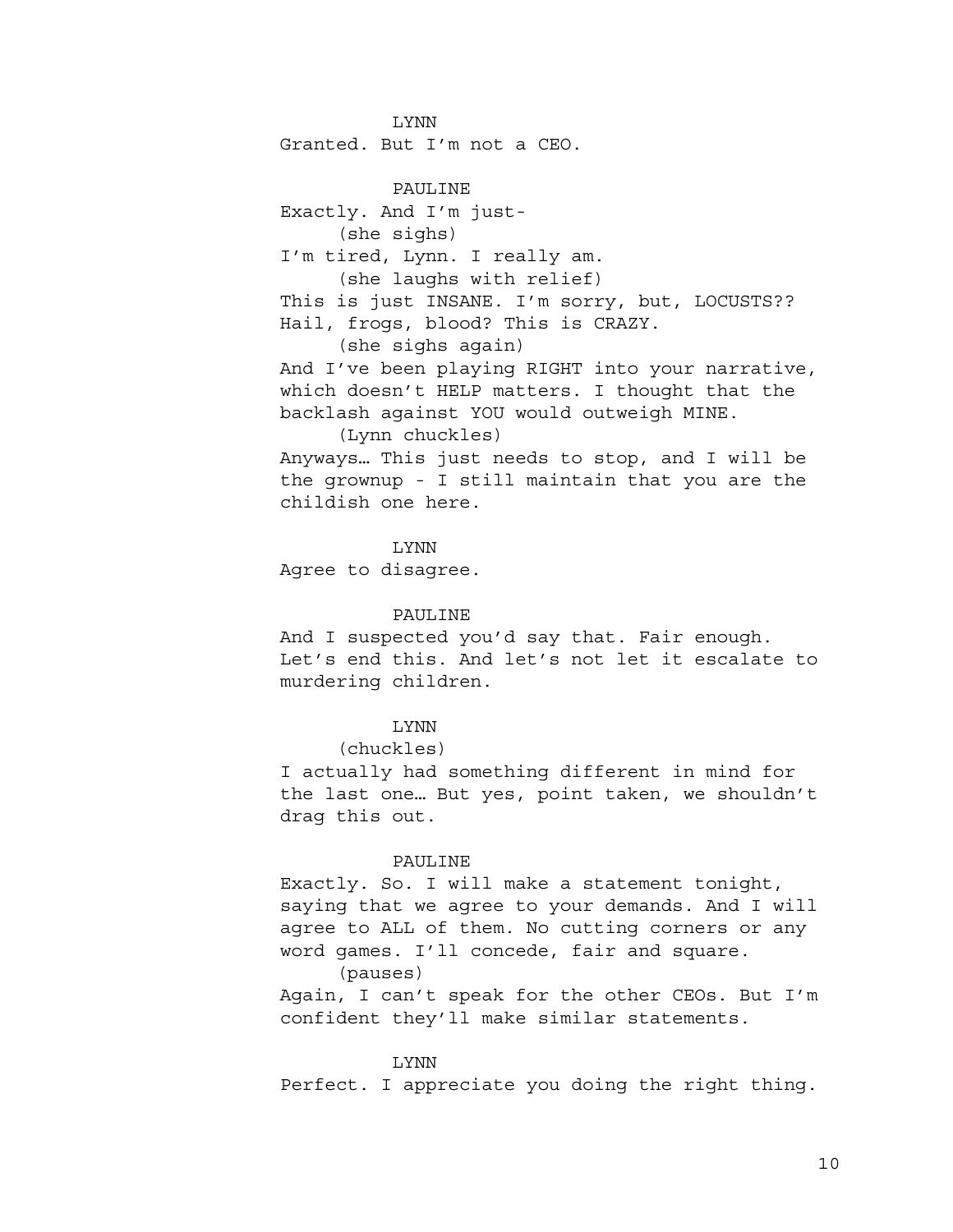## PAULINE

I'm doing the practical thing…

LYNN

(chuckles)

Well, I'm sure you'll pretend to be motivated by decency and sympathy.

(Pauline laughs)

And I won't tell anyone your secret.

#### PAULINE

Thank you. I really do care about people, I-

LYNN Nope, nope, we're not getting into this…

## PAULINE

But I do. You may not believe me, I know we have differing ideas of what that looks like, and I'm not PERFECT. I know that. But I do care about everyday workers and their families. I was born in an inner-city apartment.

## LYNN

And I still LIVE in an inner-city apartment.

## PAULINE

By choice. Right? Mmm? (Lynn deflects her gaze) And that's fine. I commend you. I get it.

### LYNN

Please don't patronize me. Look… I'm happy that you're finally being reasonable. I am. I just- (she looks at her again) Just don't say that you 'get it'. Okay?

Pauline nods, and they exchange sympathetic glances. Finally, Lynn stands up, walks toward the door, opens it, turns to Pauline, and snaps her fingers.

The locusts suddenly swarm outside. Pauline marvels and watches through the window as the cloud lifts off the city. She turns to the door - Lynn is already gone.